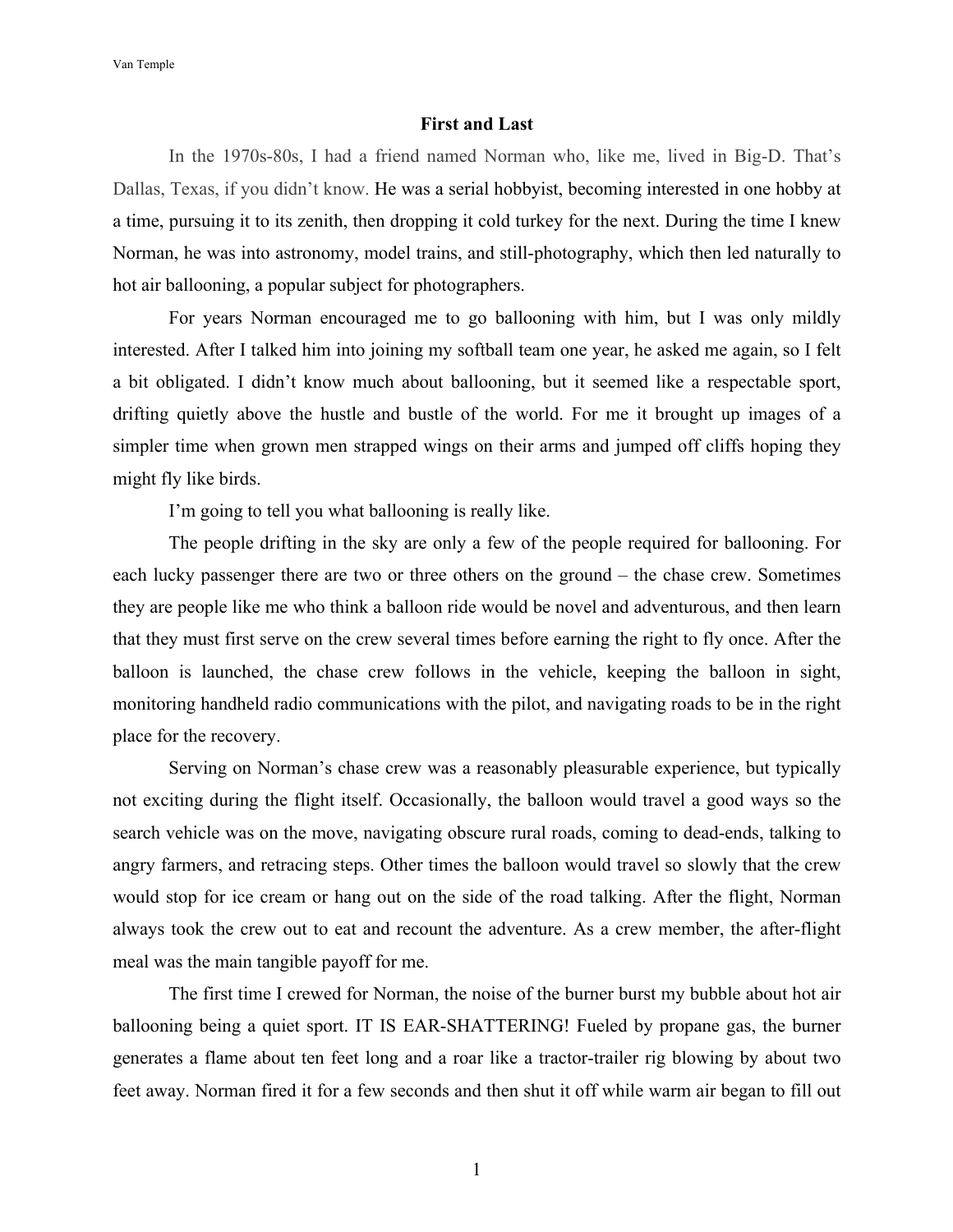Van Temple

the limp envelope of the balloon. Then he fired short bursts over and over, being careful not to burn the envelope. The balloon becomes quite enormous as it inflates, and from the perspective of crew members standing beneath, it's colorful and majestic; that's why it's a popular subject for photographers.

After serving on the crew four or five times, it was my time to fly, fly away in the charming wicker basket under Norman's giant, green- and yellow-striped balloon into the great unknown. Okay, not exactly unknown, but I certainly was looking forward to the in-the-sky adventure, even though it was a hot, humid afternoon in July and a high pressure system had been stuck over Dallas for weeks.

*At least it'll be cooler up there*, I thought.

As passenger-of-the-day, I stuck close to Norman, pretending I was the co-pilot, having learned a lot from being around him.

The whole crew unloaded the balloon, wicker basket, fuel tanks, and burner from the trailer. Norman and I strapped the tanks in the basket while the crew unfolded the balloon and tethered the rig to the ground so it wouldn't lift off before we were ready. The mouth of the balloon, about eight feet in diameter, was held open to receive the first blasts of hot air. After about fifteen minutes the expanding balloon began to rise up off the ground and the crew held onto the basket while Norman and I crawled in. He checked his fancy, balloonist wrist watch and signaled thumbs-up. The crew let go and our balloon began ascending into the sky. I turned away from the burner and covered my ears just before Norman squeezed the handle and shot a thirtysecond hot blast inside the giant envelope.

The world below broadened quickly as we rose higher. People on the ground looked like stick figures, cars like toys, and houses like Monopoly tokens. SWIMMING POOLS! I had no idea so many people around Dallas had swimming pools. Seemed like every other house had one, but not a soul was swimming. They probably thought it was too hot to be outside, I certainly did.

In a few minutes we were up to our flight altitude of two-thousand feet and Norman didn't need to reheat the air often. I had been looking forward to seeing more of the land surrounding Dallas as we drifted effortlessly along, but there was one problem – no wind. Not a whisper. After thirty minutes we were no more than two-hundred yards from where we launched. The crew hadn't even gotten in the car. They looked like ants waving at us and taking pictures.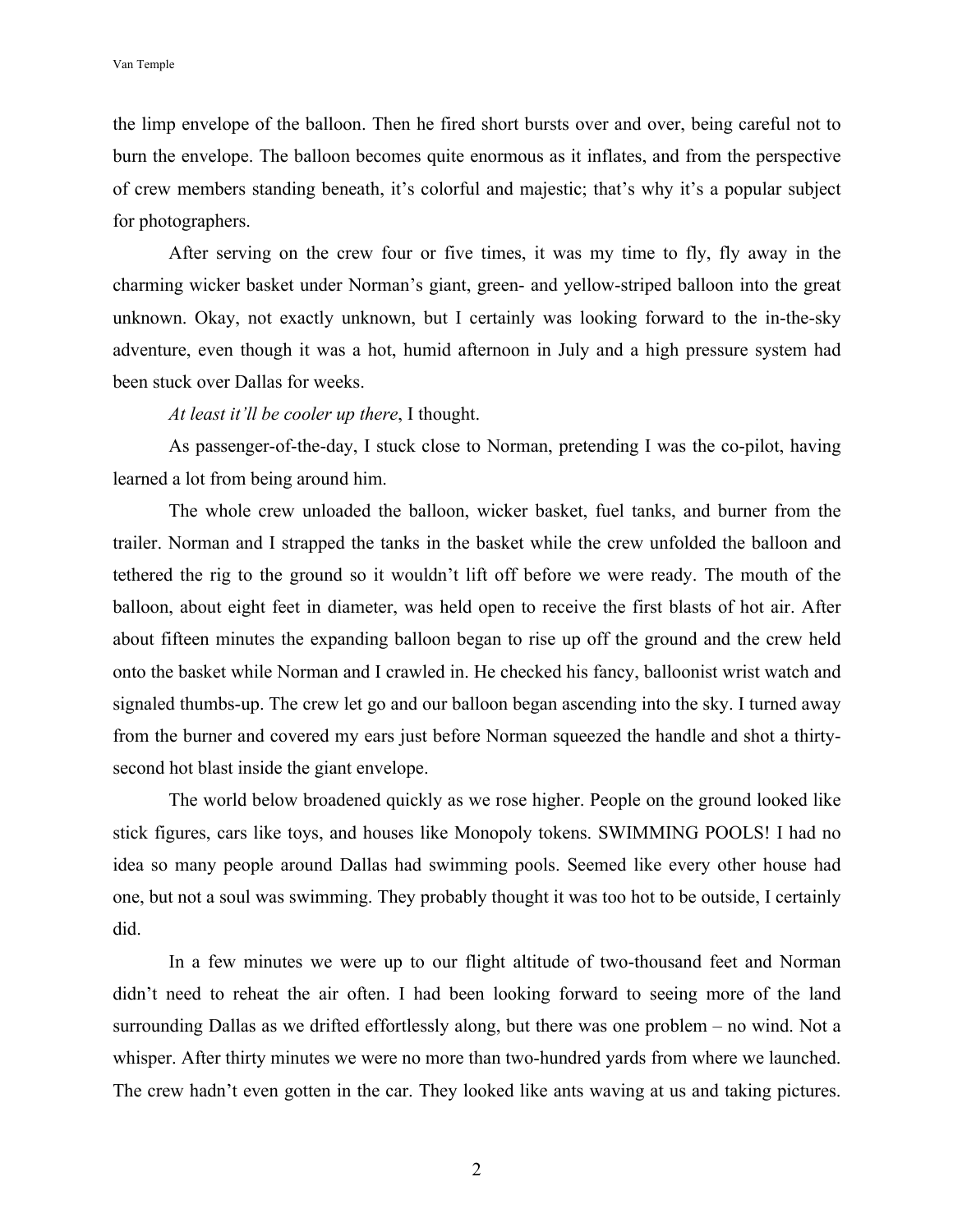We drifted a bit eastward and took in the view of a similar set of suburban rooftops and swimming pools without swimmers.

Though we weren't covering much ground, the flight was peaceful and, except for the burner, considerably quieter than earth. Sounds of human activity ceased. Even the freeway seemed to go silent, BUT NOT THE BARKING DOGS! Apparently dogs are attracted to balloons. Why barking travels farther than the roar of eighteen-wheelers is beside me.

A third of a mile above the earth you would think it would be cooler and the breeze would make even a muggy summer day more pleasant. WRONG on both counts! Balloonists don't feel the wind because they move at the same speed as the wind. Duh! And HOT? Definitely! Did I mention bugs? Who would have thought gnats and mosquitoes would be way up there?

## *Go bite those annoying dogs!*

Before our flight, Norman told me all about the forecasts he'd studied for wind direction and speed, and temperature ranges. From crewing with him before, I'd noticed that he made a big deal about where and when he took off, and I thought he was obsessed. But now, as the passenger, I realized why. Once a balloon is launched, the pilot has only two things in his inventory of choices – when to climb and when to descend. The weather determines the rest, so when and where to take off is vitally important.

As a rule, I don't bore easily, but the adventure was becoming a bit of a challenge. I was hot, being eaten alive by bugs, breathing polluted air, and looking at the same rooftops and pools as a half-hour before, while listening to a chorus of a hundred and one barking dogs and occasional ear-shattering blasts from the burner. I had asked Norman all the questions I could think of about ballooning, piloting, and weather. I refrained from asking him where we were going to eat dinner. He was having such a fabulous time I thought that would be rude. We drifted some during the two-hour "flight" but you wouldn't really say we traveled.

My job was to monitor the propane tanks, smile, and not get in the way. When the tanks were finally down to an eighth, I alerted Norman and he begin to scout out an open place to land. We had drifted to the outskirts of the suburbs where a good bit of land was still undeveloped. Norman pulled the red nylon strap connected to the crown vent, releasing some hot air and we began to descend slowly. I noticed that we were covering more ground and I gave Norman a questioning look.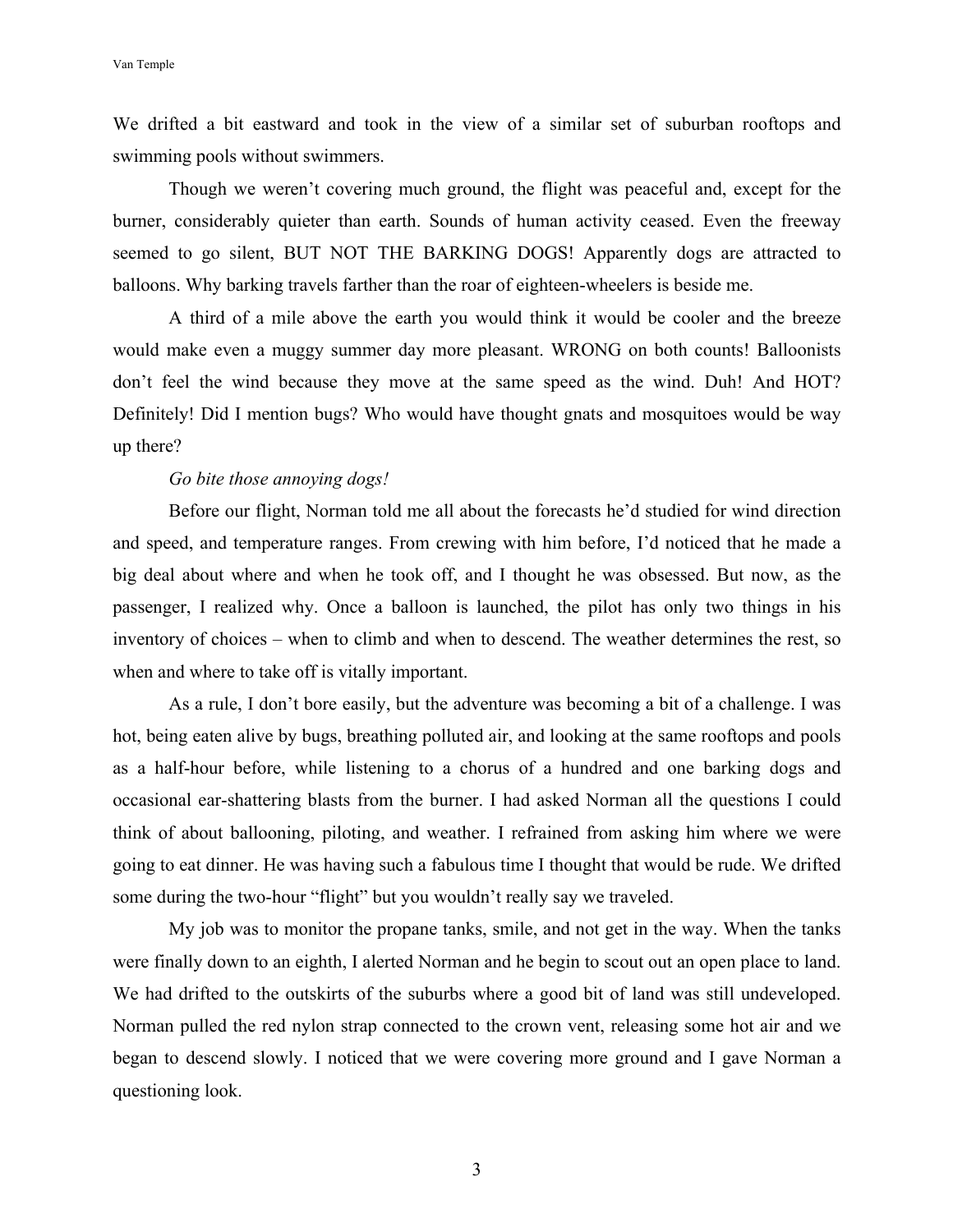"Wind speed is stronger at this elevation," he said.

It made me wish we had been flying lower all afternoon, then we would have gone somewhere – and given the chase crew something to do.

## *Hey this is more like it!*

He pointed at the trees below. "Ground wind." I noticed leaves waving, the first evidence of wind I'd seen all day.

*Is there anything to be afraid of?* The thought flashed through my mind.

Norman had several years' experience as a pilot and taught safety training for new pilots, so I felt very safe with him.

When we were down to about five-hundred feet, our balloon attracted a crowd in the neighborhood below, and two-hundred and two dogs announced our arrival. Norman surveyed the ground ahead and pointed out our landing area, a large triangle-shaped field, about twohundred yards across at the wide end, nearest to us, and five hundred yards long, shaped like a giant wedge of apple pie, or key lime pie, whatever. The near side of the landing field was bordered by several new, two-story homes under construction, so we had to pass over them and then quickly descend to the empty grass-covered field. The right boundary was a set of tall metal powerline towers. The left side of the field was bordered by telephone poles and wires. Norman probably would have hoped for a larger area to land, but with our gentle pace the landing area looked quite generous to me.

Just above the homes, the late afternoon wind became markedly stronger and the landing field suddenly looked much shorter. We were too low on fuel to ascend and try to find a better landing place. The basket cleared the new houses and Norman let out more hot air. Our balloon rushed toward the ground and the end of the field where the powerlines on our right and telephone lines on our left converged – the Balloonist's Triangle?

## *Hum, that sounds familiar.*

I thought we might be in danger, remembering newspaper accounts of fatal balloon accidents, often involving powerlines. Norman's head was facing up toward the open crown vent, but I caught a glimpse of his face as he looked back toward the approaching end of the triangle. His lips were pressed tightly together and his face was pale – a sure sign that we were in jeopardy because he was consistently unflappable.

"Hold on," he yelled. "It's going to be rough."